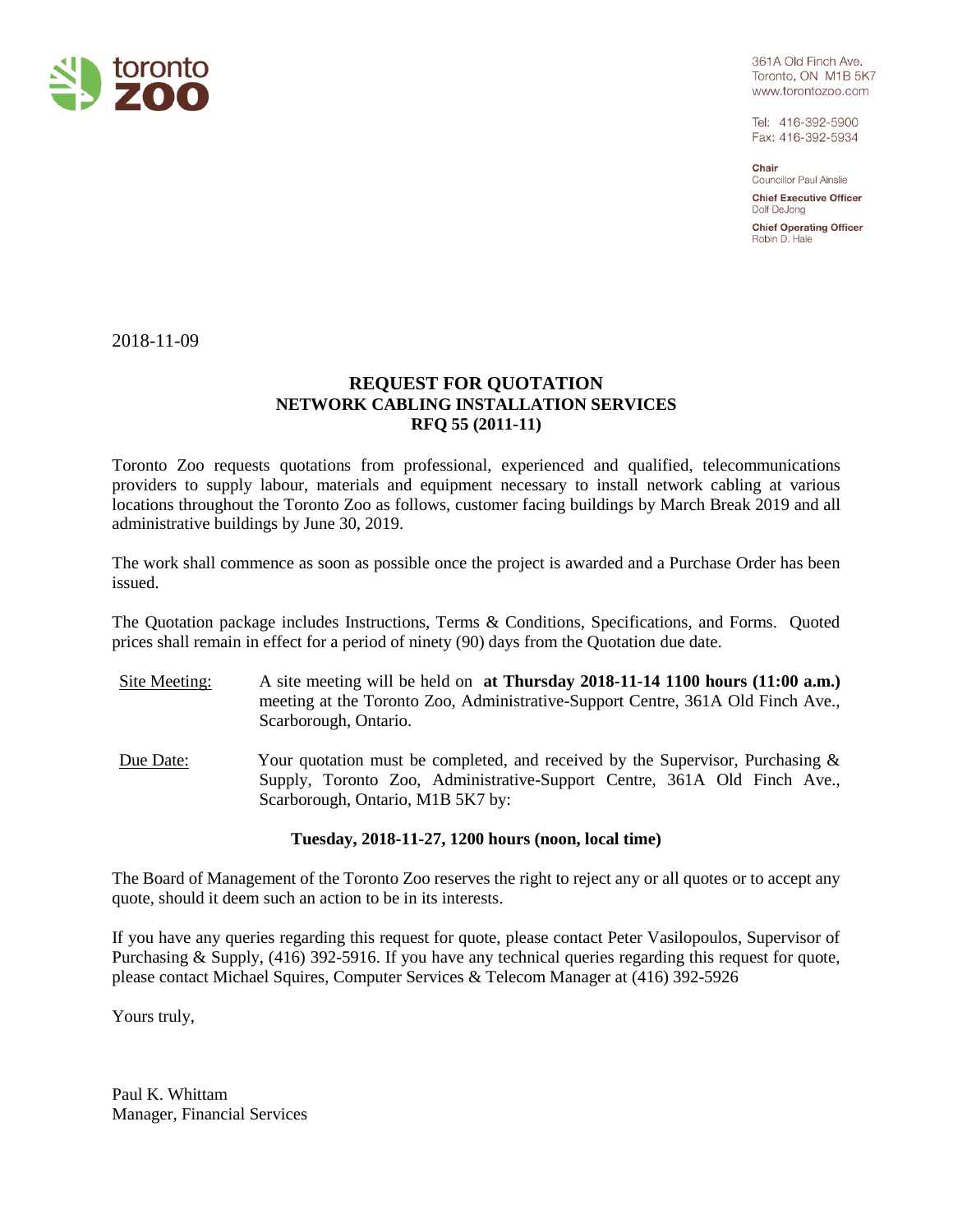# **Table of Contents**

| <b>SECTION</b>                               | <b>DESCRIPTION</b>                      | PAGE (S) |
|----------------------------------------------|-----------------------------------------|----------|
|                                              |                                         |          |
| <b>RFP LETTER</b>                            | <b>Invitation Letter</b>                |          |
| <b>T.O.C.</b>                                | Table of Contents                       |          |
| 1.0                                          | Instructions                            | 3        |
| 2.0                                          | <b>Project Requirements</b>             | 4        |
| 3.0                                          | Terms and Conditions                    | 6        |
| 4.0                                          | <b>Submission Forms</b>                 | 9        |
|                                              | <b>Submission Label</b>                 | 11       |
|                                              | Notice of No Bid                        | 12       |
| <b>Appendix A</b><br>List of sub-contractors |                                         | 13       |
|                                              |                                         |          |
|                                              | Toronto Zoo telephone type and location |          |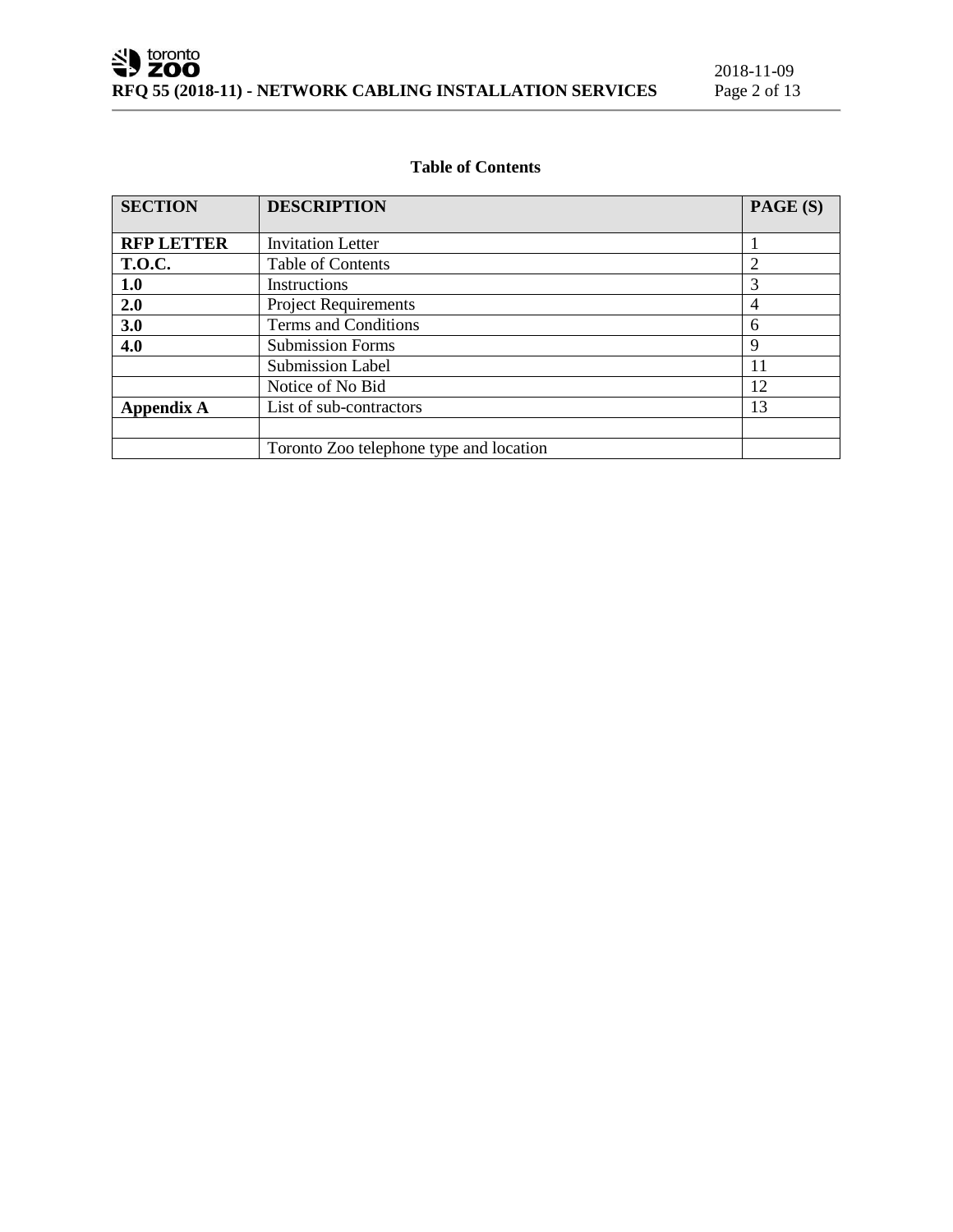## **INSTRUCTIONS**

- **1.1** Ensure that you have received all  $\frac{13}{13}$  pages of the RFQ package.
- **1.2** A site meeting will be held on **at Wednesday 2018-11-14 1100 hours (11:00 a.m.)** meeting at the Toronto Zoo, Administrative-Support Centre, 361A Old Finch Ave., Scarborough, Ontario.
- **1.3** Complete ALL FORMS in section 4.0 and return by due date and time received on or before**, Tuesday, 2018-11-27, 1200 hours (noon, local time)** or your Quotation will not be considered. Include signed copies of any addenda with your proposal package.
- **1.4** Quotations must not be submitted by facsimile, email or any other electronic format.
- **1.5** Show itemized cost of HST, if applicable.
- **1.6** Toronto Zoo reserves the right to award in whole or in part on the basis of the bids received, Lump Sum Price or Breakdown Price.
- **1.7** All Prices submitted shall be quoted in Canadian currency.
- **1.8** Use the attached submission label, when you submit your response in a sealed envelope or package and deliver to the Toronto Zoo.
- **1.9** Quotation prices shall remain in effect for a period of ninety (90) days from the Quotation due date.
- **1.10** Include product information, samples, and pictures, as necessary.
- **1.11** Provide references of at least three (3) clients for whom your company has performed similar work. References must include photos of three (3) different installations, client company name, contact name, address and e-mail address.
- **1.12** If applicable, suggested alternative products are acceptable, however all such products must be quoted separately and should not replace the Toronto Zoo requested product, work or service.
- **1.13** It is the responsibility of the Bidder to understand all aspects of the RFQ and to obtain clarification if necessary before submitting their quotation.
- **1.14** For any questions concerning the contract terms and conditions of this RFQ, please contact: Peter Vasilopoulos, Supervisor, Purchasing & Supply, Tel: 416-392-5916, Fax: 416-392-6711, email: [pvasilopoulos@torontozoo.ca](mailto:pvasilopoulos@torontozoo.ca)

For any technical queries concerning the specifications of this RFQ, please contact: Michael Squires, Computer Services & Telecom Manager at (416) 392-5926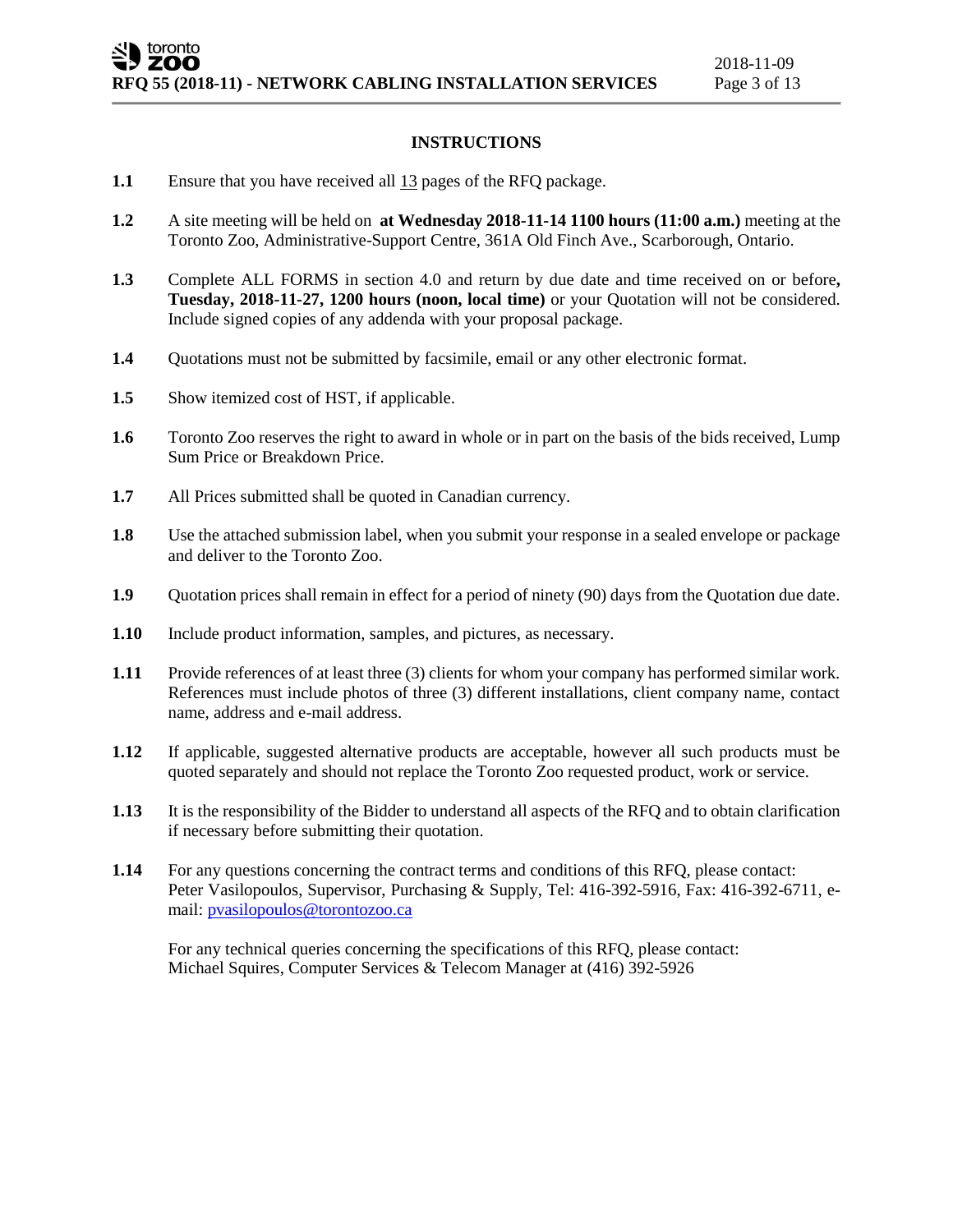# **2.0 PROJECT REQUIREMENTS**

Toronto Zoo requests quotations from professional, experienced and qualified, telecommunications providers to supply labour, materials and equipment necessary to install network cabling at various locations throughout the Toronto Zoo prior to March Break 2019.

# 2.1 **SCOPE OF WORK**

Toronto Zoo VoIP/Wi-Fi Network Expansion Specifications

- All cable runs must be Cat6/Cat5e.
- All cables are to be placed, terminated and tested
- Existing conduits and pathways assumed to be free and clear
- Existing buried conduit to be fished/roped by customer
- All equipment (patch panels, etc.) to be mounted in 19" rack
- All work to be done during regular hours (8am to 5pm), hours beyond this scope can be arranged.
- Vendor to provide the addition of conduit where no conduit exists (and deemed required).
- All cables must be labeled to Zoo standards.
- Detailed map of all cable drops to be developed by vendor.

Cabling Table: total of 330 Cables through out the Zoo and Admin locations.

| <b>New Location</b>                   | <b>Type of Cable</b> |
|---------------------------------------|----------------------|
| Giraffe House                         |                      |
| <b>Conservation Connection</b>        |                      |
| Simba Restaurant                      |                      |
| Twiga Gift Store                      |                      |
| Tundra Exhibit                        |                      |
| Admin Building                        |                      |
| Front Gate and guest services         |                      |
| All Restaurants                       |                      |
| All Store fronts                      |                      |
| All locations for Wi-Fi as planned by |                      |
| CTS staff                             |                      |
| Wildlife Health Centre                |                      |
|                                       |                      |

\*\*\*Vendors will all need to walk the site with Facilities and Computer & Telecom Services

Bidders should provide a detailed project work plan that clearly demonstrates the sequence of each phase and activities proposed to ensure network cabling installations is completed in an efficient manner. The plan should identify all resources and specify level of effort and major services.

#### 2.2 **CONTRACTOR RESPONSIBILITIES**

- 1. Regular meetings/communication with the Toronto Zoo Project Team to review project status and to discuss issues that may arise during the project.
- 2. Provide samples, mock ups, etc. as required.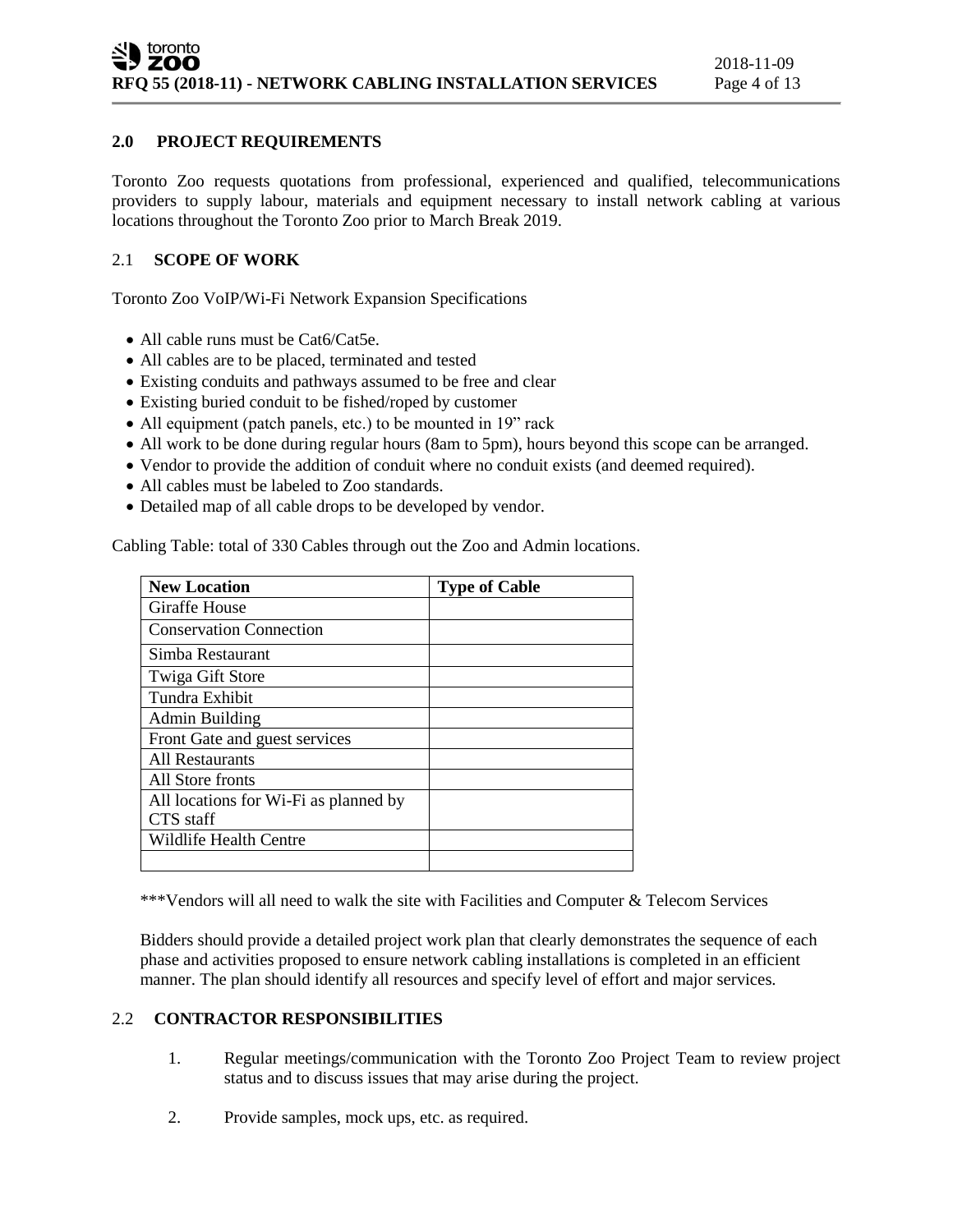#### toronto ZOO **RFQ 55 (2018-11) - NETWORK CABLING INSTALLATION SERVICES** Page 5 of 13

- 3. Provide product information, MSDS sheets and colour samples to the Project Team prior to start of the work where applicable.
- 4. Protect adjacent areas not included in the project. Any damage caused will be the responsibility of the contractor to rectify at no additional cost to the Zoo.
- 5. Protect adjacent exhibits and holdings.
- 6. Clean-up the work area daily and making good any damage caused as a result of the work.
- 7. Secure the work site and provide construction signs and barriers to prevent injury to Zoo personnel and the public.
- 8. Upon award of contract, Contractor is to finish all work, including clean up and demobilization by the completion date specified.
- 9. Submit close out documents as requested. Include warranties and "As built" drawings.

# 2.3 **SAFETY SPECIFICATIONS**

- 1. It is the responsibility of the Contractor to protect the site as required during construction.
- 2. Ensure that awareness of public safety is considered and protect visitors in the vicinity during the construction period.
- 3. All necessary personal protective equipment must be worn at all times and MSDS sheets must be available on site as required.
- 4. The contractor is to abide by applicable Toronto Zoo Health & Safety Policies,
	- a. SAFE-002 Health & Safety Hazard Reporting
	- b. SAFE-017 Contractors Safety
	- c. SAFE-018 Vehicles on Site
	- d. SAFE-007 Working in Confined Space
	- e. SAFE-025 Hot Work
	- f. SAFE-013 Equipment Lockout/Tagout

the Ontario Health and Safety Acts, the Ontario Building Code and all other applicable codes including the Fire Codes.

- 5. The contractor is to abide by the Toronto Zoo's Commitment to the City of Toronto's Corporate Smog Alert Response Plan
- 6. It is the responsibility of the Contractor to ensure that the work site is properly protected at all times. All work sites must be marked and barriered adequately with construction signs posted to secure and isolate the work site from the public or other personnel that have access to the area.

## 2.4 **OTHER INFORMATION**

The successful bidder must demonstrate the ability to complete the work to standards acceptable to the Zoo and prove past performance in the completion of similar types of work for other clients by providing relevant examples of work and references. The successful bidder must also demonstrate and guarantee that they can produce the work in the allotted time.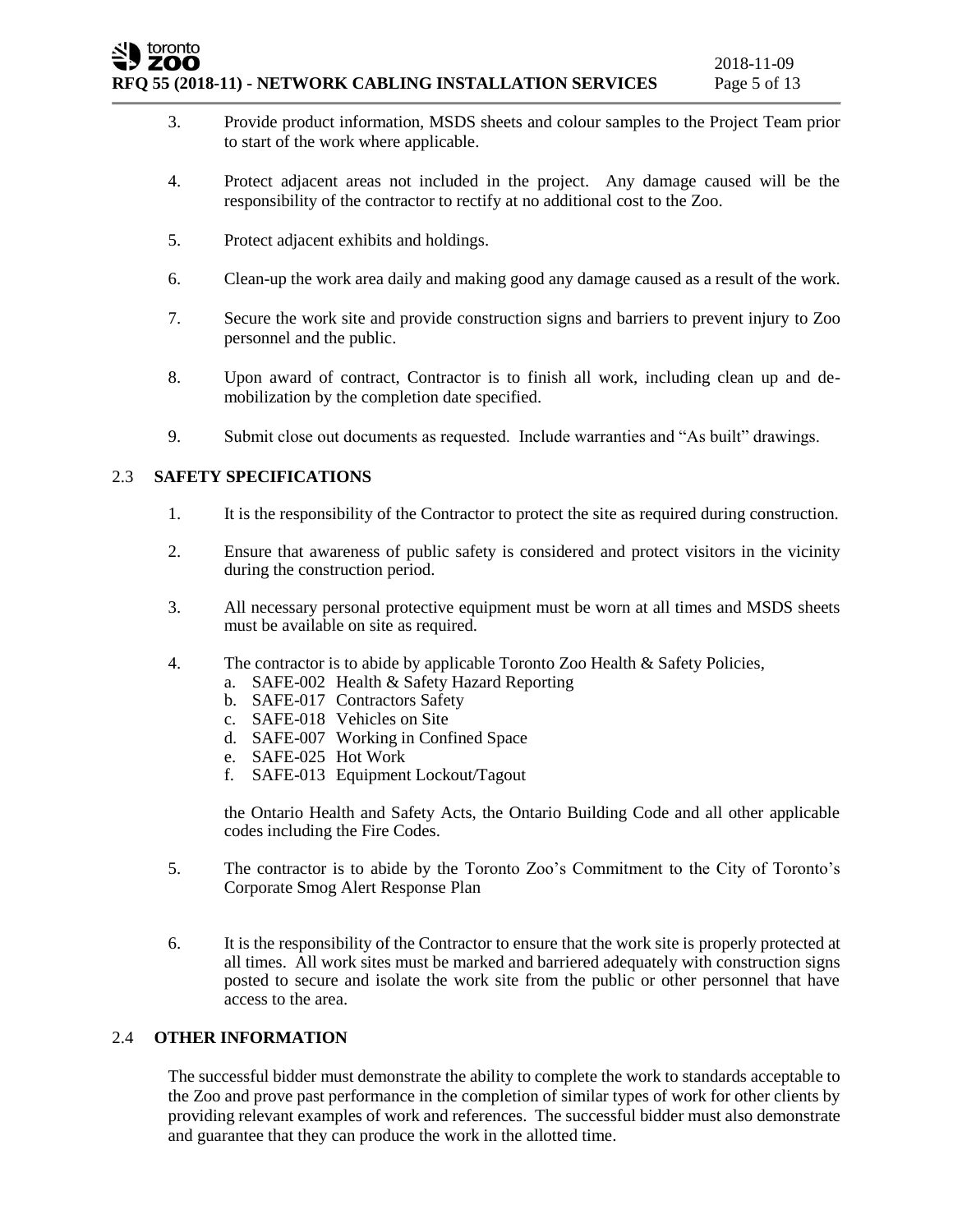#### **3.0 TERMS AND CONDITIONS**

- 3.1 **Definitions**: Wherever used in the Request for Quotation the word **"Board"** means the Board of Management of the Toronto Zoo and the word **"Vendor"** means the person or persons or Corporation to whom the purchase order is issued.
- 3.2 **Vendor Assurance:** Unless otherwise stated, the goods, material, articles, equipment, work or services, specified or called for in or under this Quotation, shall be delivered or completely performed, as the case may be, by the Vendor as soon as possible and in any event within the period set out herein as the guaranteed period of delivery or completion.
- 3.3 **Country of Origin:** Wherever possible, the goods, services, materials, articles or equipment, specified or called for in or under this Quotation, shall be of Canadian origin and manufacture.
- 3.4 **Delivery:** The prices stated in this Quotation cover the services, material, articles or equipment referred to herein, being delivered F.O.B. destination, freight, express, duty and all other charges prepaid, unless otherwise indicated herein. A detailed delivery ticket or piece tally, showing the exact quantity of goods, material, articles or equipment shall accompany each delivery. A receiver's receipt shall not bind the Board to accept the goods, material, articles or equipment covered thereby, or the particulars of the delivery ticket or piece tally therefore. The Vendor shall not be entitled to any interest upon any bill due to delay in its approval by the CEO of the Toronto Zoo or his designate.
- 3.5 **Invoicing:** Unless otherwise indicated herein, the prices stated are payable in Canadian Funds at the head office of the Board. Any Goods and Services Tax applicable shall be shown as a separate item. The Vendor's GST registration number must be indicated on the invoice.

The Vendor shall clearly show any special charges such as packaging and freight, where applicable, as separate items on the invoice.

Payments to non-resident Vendors may be subject to withholding taxes under the Income Tax Act (Canada). Unless a non-resident Vendor provides the Board with a letter from Revenue Canada, Taxation waiving the withholding requirements, the Board will withhold the taxes it determines are required under the Income Tax Act (Canada).

- 3.6 **Notice of Delivery:** The Vendor shall notify the Purchasing Agent of the Board at the address given for the mailing of invoices, in writing as soon as possible of the details of the shipment of the goods, materials, articles or equipment.
- 3.7 **Right to Cancel:** The Board shall have the right to cancel at any time this Quotation or any contract or any part of any contract resulting from this Quotation in respect of the goods, material, articles, equipment, work or services set out in this Quotation or any such contract or part of such contract, not delivered or performed at the time of such cancellation, and the Board will not be responsible to make any payments in respect of any such goods, materials, articles, equipment, work or services and shall not incur any liability whatsoever in respect thereto.

In the event that the Vendor fails or neglects by any act or omission to comply with any of the conditions set our herein, this Quotation or any contract resulting from this Quotation may be unconditionally cancelled by the Board without notice to the Vendor.

3.8 **Official Agreement:** No verbal arrangement or agreement, relating to the goods, material, articles, equipment, work or services, specified or called for under this Quotation, will be considered binding,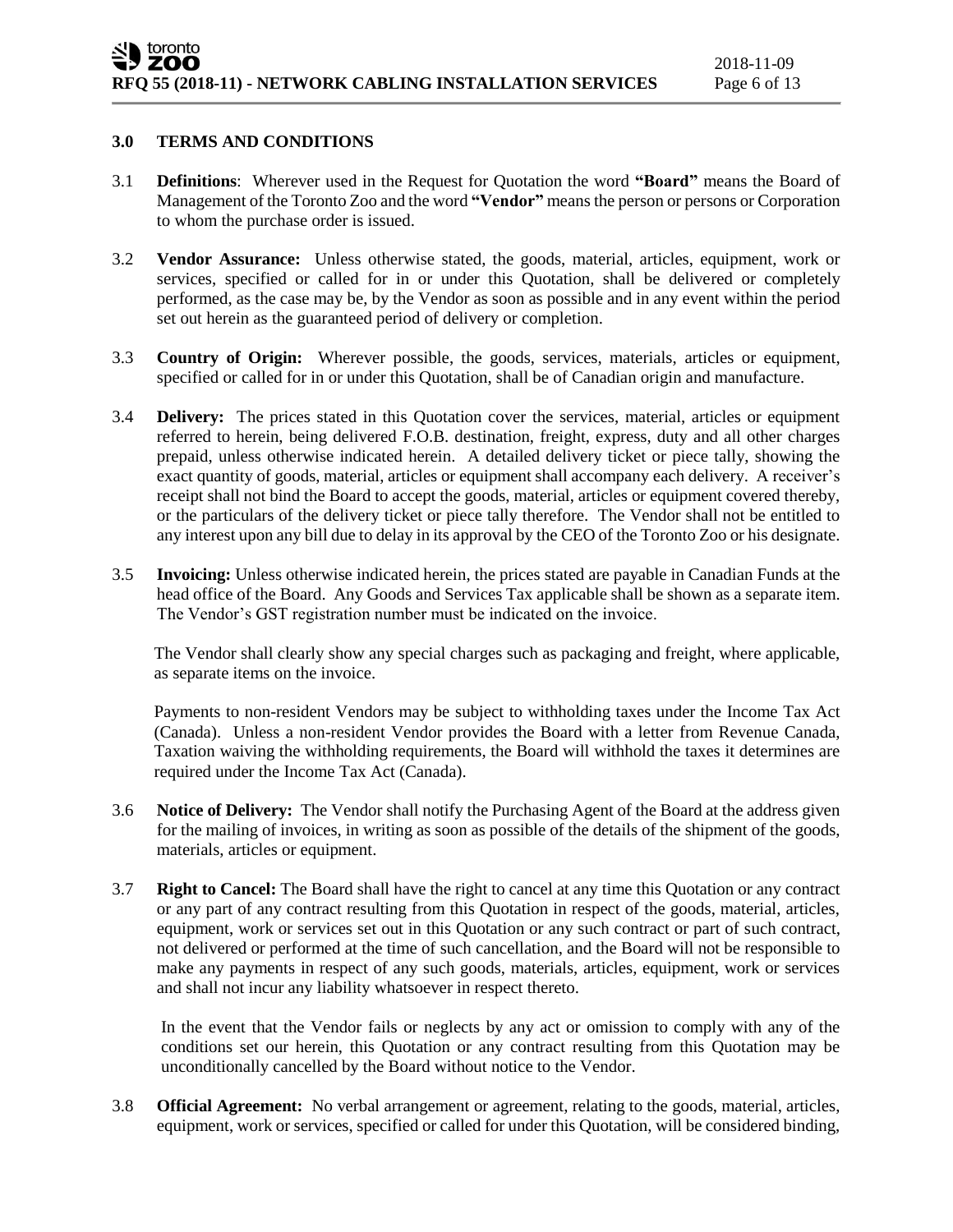and every notice advice or other communication pertaining thereto, must be in writing and signed by a duly authorized person.

- 3.9 **Worker's Rights:** The Vendor shall comply with the conditions of the Board relating to Worker's Rights, a copy of which is available on application to the Manager, Fair Wage and Labour Trades Office, City of Toronto, 18<sup>th</sup> Floor, West Tower, City Hall, Toronto, Ontario, M5H 2N2 or by phone at 416-392-7300.
- 3.10 **Indemnity:** The Vendor shall at all times well and truly save, defend, keep harmless and fully indemnify the Board, the City of Toronto, Toronto Region and Conservation Authority and their servants, employees, officers or agents, hereinafter called the "Indemnities", from and against all actions, suits, claims, demands, losses, costs, charges, damages, and expenses, brought or made against or incurred by the Indemnities, its or their servants, officers, employees, agents or invitees in any way relating, directly or indirectly, to goods, material, articles or equipment supplied or to be supplied, or to the supplying of goods or services, pursuant to this Quotation, or any other claim, action, suit, demand, loss, cost, charge, damage or expense relating to copyright, trademark or patent with regard directly or indirectly with any such goods, services, material, articles or equipment or the supply or performance thereof.
- 3.11 **Liability for Acts of Vendor Employees, Contractors or Agents**: The Vendor acknowledges responsibility and accepts liability for the acts of any of its employees, contractors and agents while on Toronto Zoo property. The Toronto Zoo reserves the right to request background checks for any individual providing the services requested on behalf of the Vendor.
- 3.12 **Guaranty of Quotation:** All goods, material, articles, equipment, work or services, specified or called for in or under this Quotation, shall be supplied or performed at the price or process and on the basis set forth or referred to in and in accordance with the Offer and this Quotation. The basis on which this Quotation is given shall include any specifications, plans, price schedules, samples, addenda or other details pertaining thereto, or provided in connection therewith.
- 3.13 **Right of Notice:** Any notice that the Board may be required or desire to give to the Vendor shall for all purposes to be deemed to have been sufficiently and properly given and afforded by registered mail addressed to the Vendor at the address shown for the Vendor on this form and shall therefore be presumed to have been received by the Vendor on the third day following such registration.
- 3.14 **Formal Contract:** The Vendor may be required and shall, if requested by the solicitor for the Board so to do, to execute and enter into a formal contract that is satisfactory to the solicitor for the Board, in order to document the contract resulting from this Quotation and to embody indemnity and related provisions that in the opinion of such solicitor are required to protect the Board.
- 3.15 **Charity Status:** The Toronto Zoo is a registered charitable organization (registration #BN 119216398RR0001) and accordingly may be eligible for preferred pricing which should be reflected in the Quotation as submitted.
- 3.16 **Education Institute Status:** The Toronto Zoo is a registered educational institute and accordingly may be eligible for preferred pricing which should be reflected in the Tender as submitted.
- 3.17 **Performance Evaluation:** The Contractor's performance will be evaluated by the Chief Executive Officer and/or Chief Executive Officer's Representative during the Contract and at the end of the Contract. In the event that the Contractor's performance is considered unsatisfactory by the Chief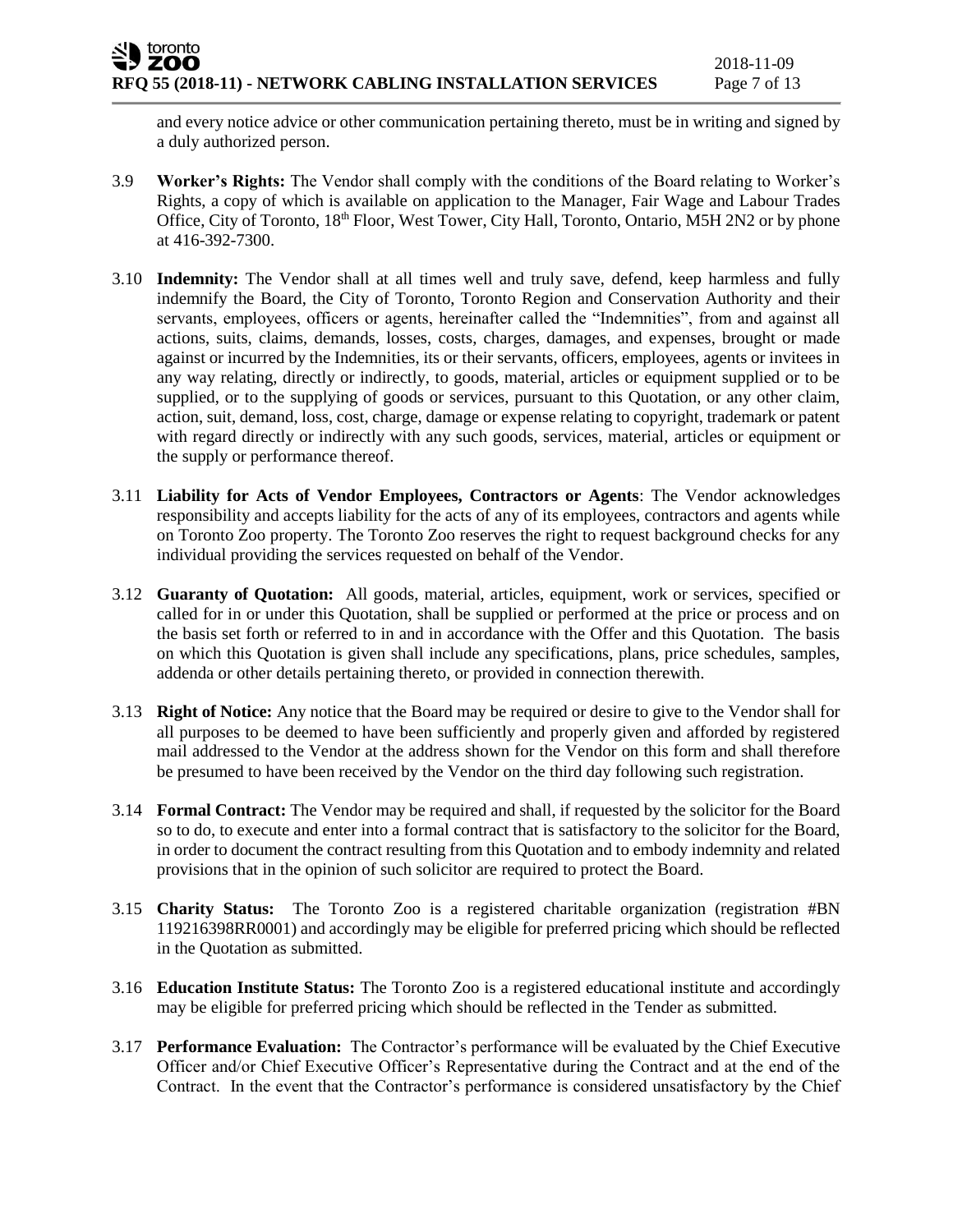Executive Officer and/or Chief Executive Officer's Representative, the Contractor and/or its affiliates may become ineligible from bidding on future contracts issued by the Board.

# 3.18 **Governing Law**

This RFQ and any Quotation submitted in response to it and the process contemplated by this RFQ including any ensuing Agreement shall be governed by the laws of the Province of Ontario. Any dispute arising out of this RFQ or this RFQ process will be determined by a court of competent jurisdiction in the Province of Ontario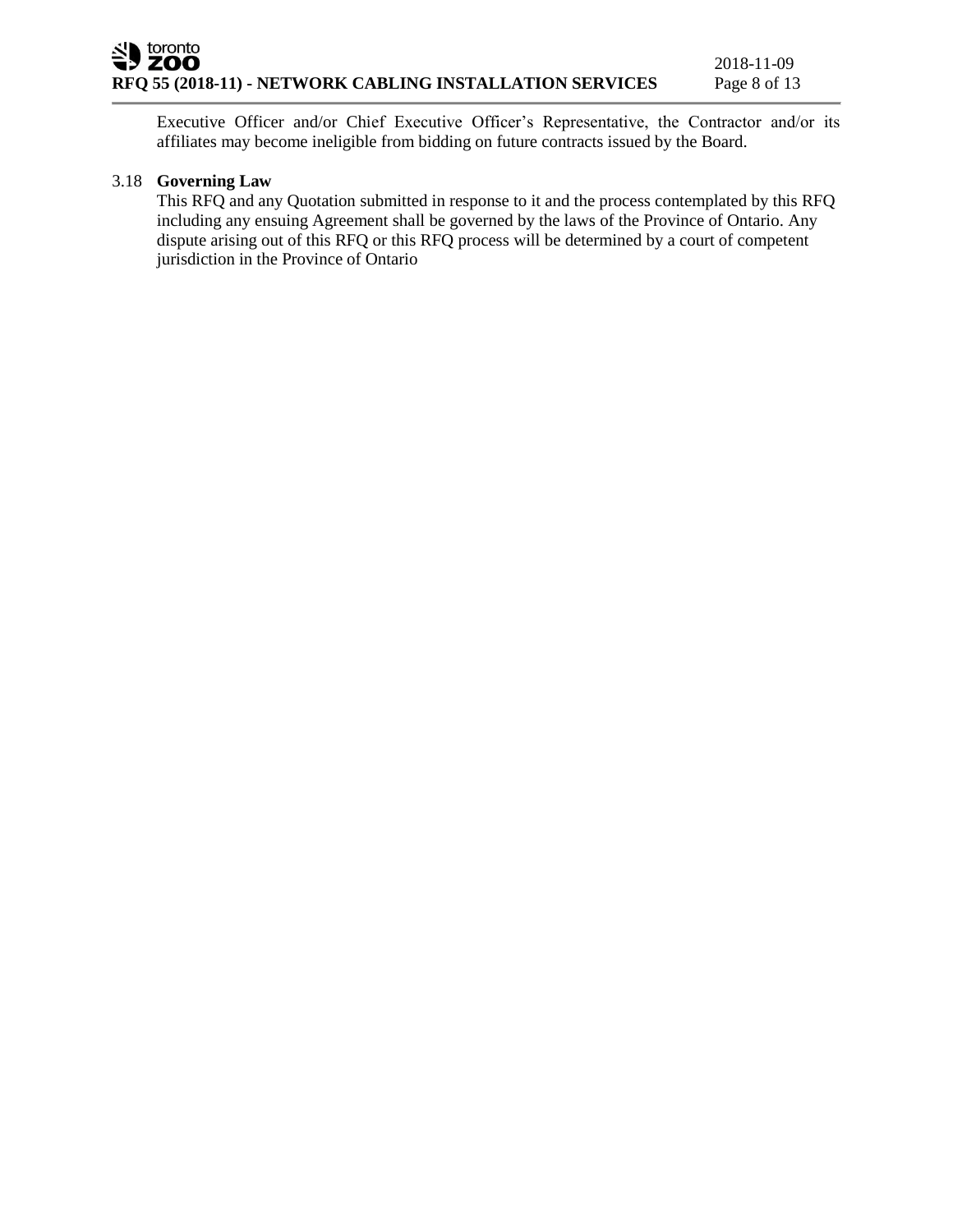$\overline{\phantom{0}}$ 

#### **4.0 SUBMISSION FORMS:**

 $\blacksquare$ 

I/We, hereby, submit the Quotation and will comply with all terms, conditions, specifications and drawings (when provided) as set out within the Board's Quotation.

I/We, hereby, have received, allowed for and included as part of our submission all issued Addendum numbered .

This form must be completed, properly signed and received on or before the date and time specified or your Quotation will not be considered. Quotation prices shall remain in effect for a period of ninety (90) days from the Quotation due date.

The Board of Management of the Toronto Zoo reserves the right to reject any or all Quotations or to accept any Quotation, should it deem such action to be in its interests.

By signing and submitting this FORM, you are agreeing to the release of your quotation information, as deemed necessary by the Board, in order to conduct business associated with this quotation or project.

| <b>COMPANY INFORMATION</b> |           |  |
|----------------------------|-----------|--|
| Company Name:              |           |  |
| Name of authorized         |           |  |
| Signing Officer            | Title:    |  |
| Signature of authorized    | Date:     |  |
| Signing Officer:           |           |  |
| <b>Contact Name:</b>       | Title:    |  |
| Address:                   |           |  |
| Telephone #:               | Fax #:    |  |
| Email:                     | Web Site: |  |
| HST#:                      |           |  |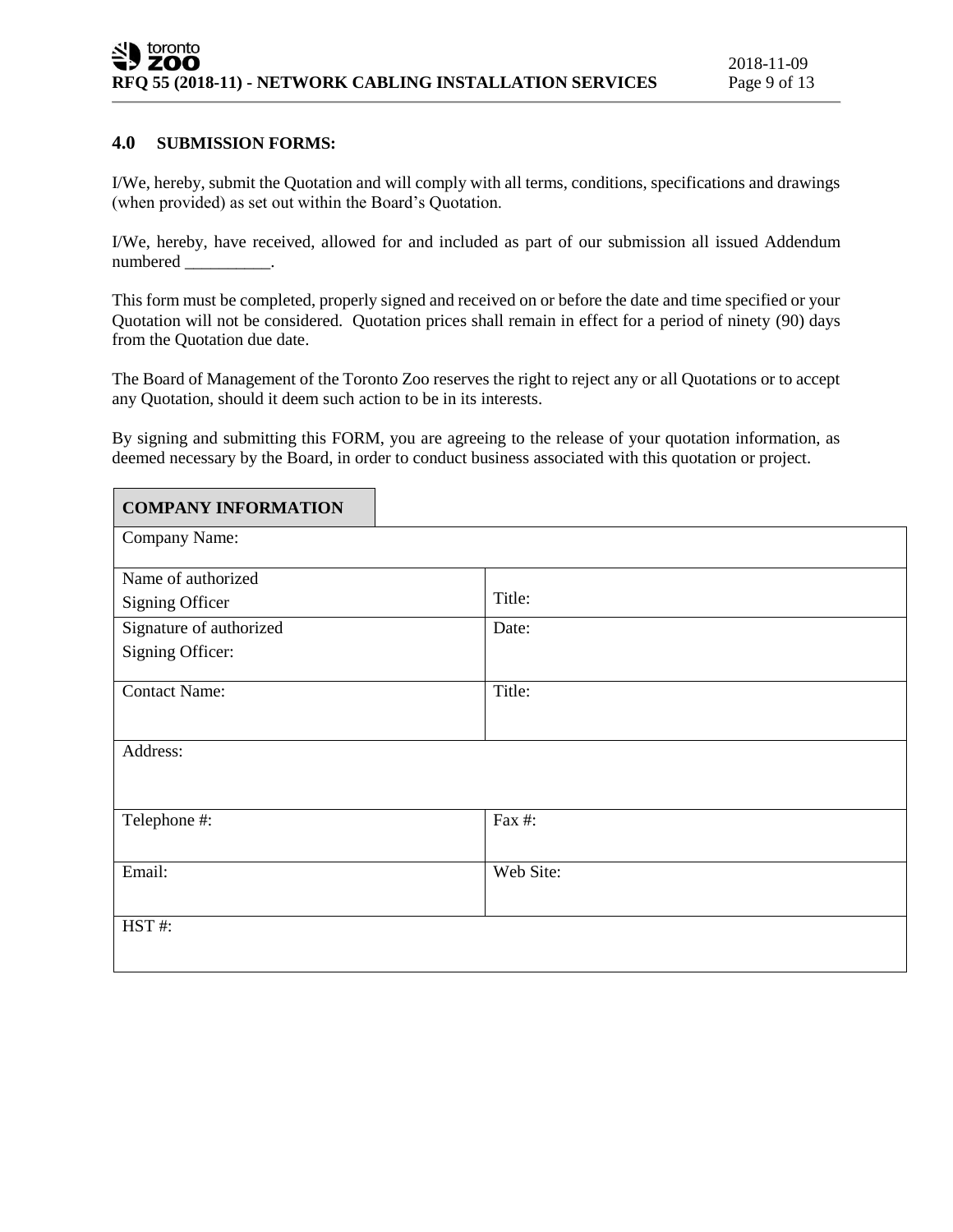# **4.1 QUOTATION PRICING**

| <b>DESCRIPTION</b>                                                                                                                       | Price complete, HST extra |
|------------------------------------------------------------------------------------------------------------------------------------------|---------------------------|
| To provide all labour, material, and equipment necessary to<br>completely install network cabling at all previously listed<br>locations. | \$                        |

| COMMITMENT TO COMPLETE WORK                                                                                                                            | Confirm (Yes/No) |
|--------------------------------------------------------------------------------------------------------------------------------------------------------|------------------|
| Please confirm ability to install wiring cabling for all customer facing<br>buildings by March Break 2019 and all administrative buildings by June 30, |                  |
| 2019 following issuance of PO                                                                                                                          |                  |

| <b>WARRANTY</b>                                                      | <b>Specify</b> |
|----------------------------------------------------------------------|----------------|
| Please confirm one (1) year warranty upon completion of the project. |                |

| <b>DISCOUNT</b>                                                                                 |  | <b>Discount</b> | <b>Days</b> |
|-------------------------------------------------------------------------------------------------|--|-----------------|-------------|
| Discount allowed for prompt payment and period within which invoice must<br>be paid to qualify. |  |                 |             |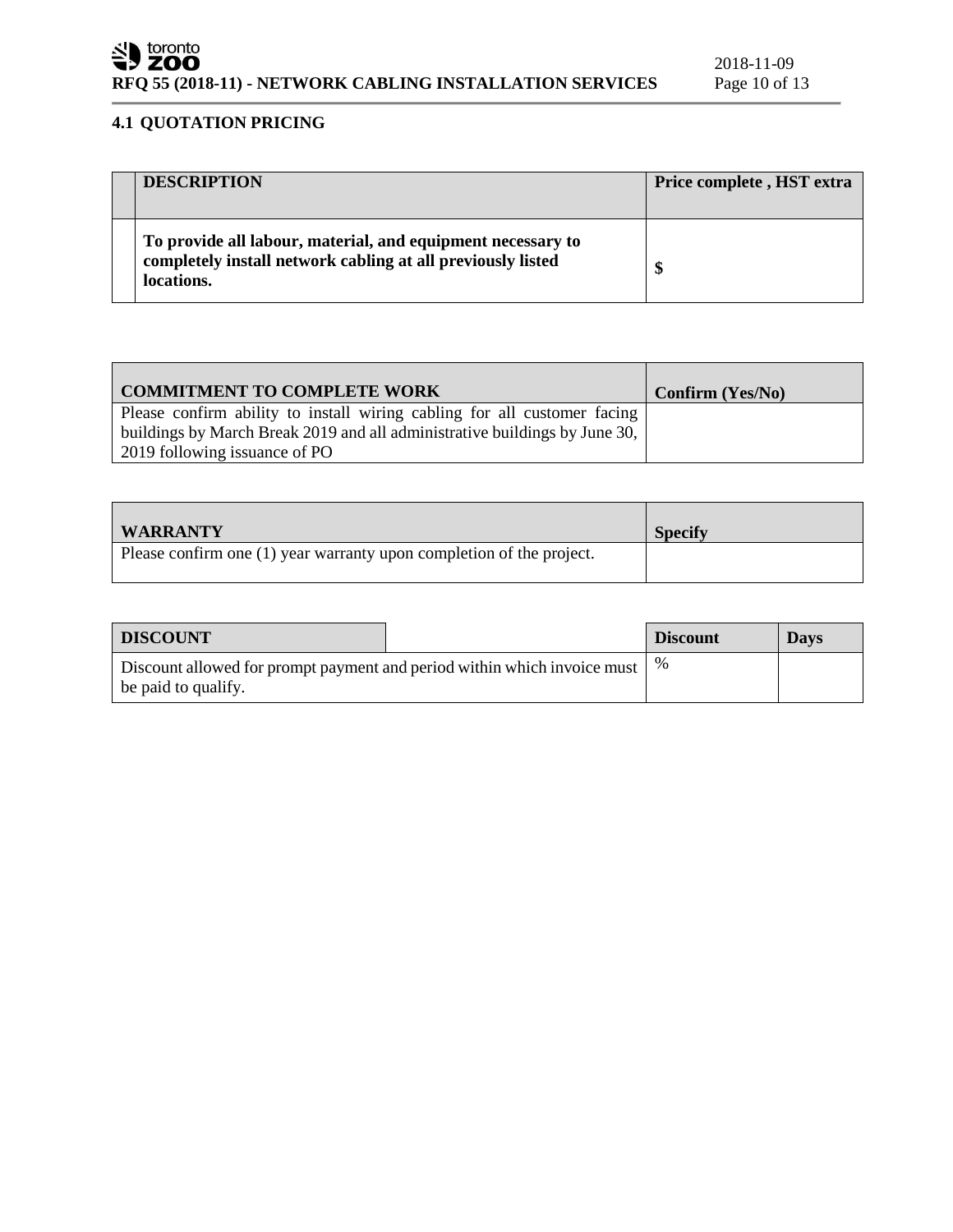#### **SUBMISSION LABEL**

**This address label should be printed and affixed to the front of your sealed tender, quotation and proposal envelope/package submission. Toronto Zoo will not be held responsible for envelopes and packages that are not properly labelled or submitted to an address other than the one listed on this label.**

**Vendor Name** 

**RFQ 55 (2018-11) – NETWORK CABLING INSTALLATION SERVICES Closing: Tuesday, 2018-11-27, 1200 hours (noon, local time)**

#### **TO BE RETURNED TO**

# **TORONTO ZOO C/O SUPERVISOR, PURCHASING & SUPPLY ADMINISTRATIVE SUPPORT CENTRE 361A OLD FINCH AVE. SCARBOROUGH, ONTARIO M1B 5K7**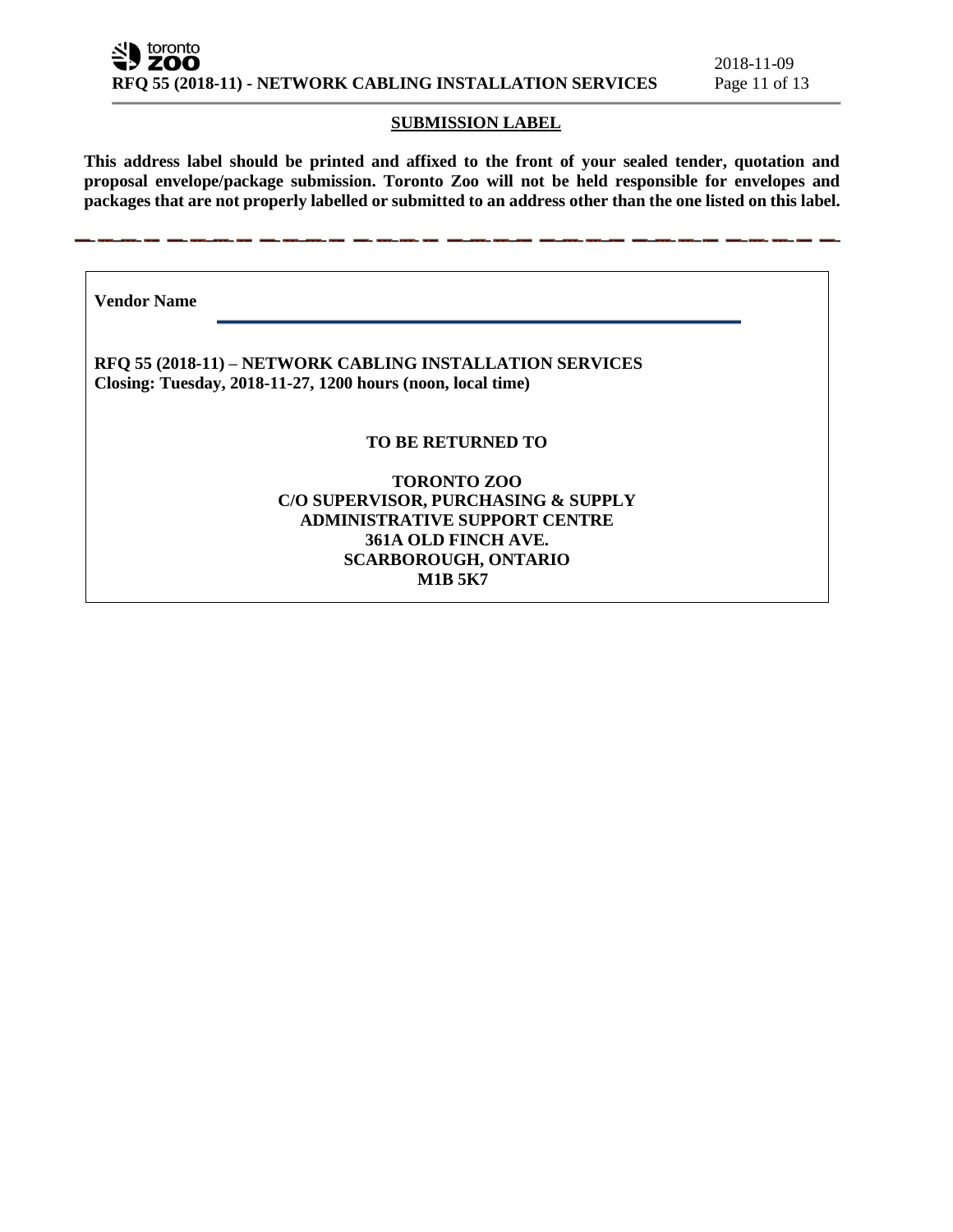# **NOTICE OF NO BID**

#### **INSTRUCTIONS:**

It is important to the Toronto Zoo to receive a reply from all invited bidders. If you are unable, or do not wish to submit a bid, please complete the following portions of this form. State your reason for not bidding by checking the applicable box(es) or by explaining briefly in the space provided. It is not necessary to return any other Request for Proposal/Quotation/Tender documents or forms. Please just return this completed form by fax TO 416 392-6711 or by mail [purchasing@torontozoo.ca](mailto:purchasing@torontozoo.ca) prior to the official closing date**.**

| A Proposal/Quotation/Tender is not submitted for the following reason(s): |                                                                      |  |  |
|---------------------------------------------------------------------------|----------------------------------------------------------------------|--|--|
| Project/quantity too large.                                               | Project/quantity too small.                                          |  |  |
| We do not offer services or commodities to<br>these requirements          | Cannot meet delivery or completion<br>requirement                    |  |  |
| We do not offer this service or commodity.                                | Agreements with other company do not permit<br>us to sell directly.  |  |  |
| Cannot handle due to present<br>commitments.                              | Licensing restrictions                                               |  |  |
| Unable to bid competitively.                                              | We do not wish to bid on this service or<br>commodity in the future. |  |  |
| Insufficient information to prepare<br>quote/proposal/tender              | Specifications are not sufficiently defined                          |  |  |
| We are unable to meet bonding or<br>insurance requirements.               |                                                                      |  |  |

Other reasons or additional comments (please explain):

| Company Name:                              |  |
|--------------------------------------------|--|
| Address                                    |  |
| <b>Contact Person:</b>                     |  |
| Signature of<br>Company<br>Representative: |  |
| Date:                                      |  |
| Phone Number:                              |  |
| Email address                              |  |
| Fax Number:                                |  |